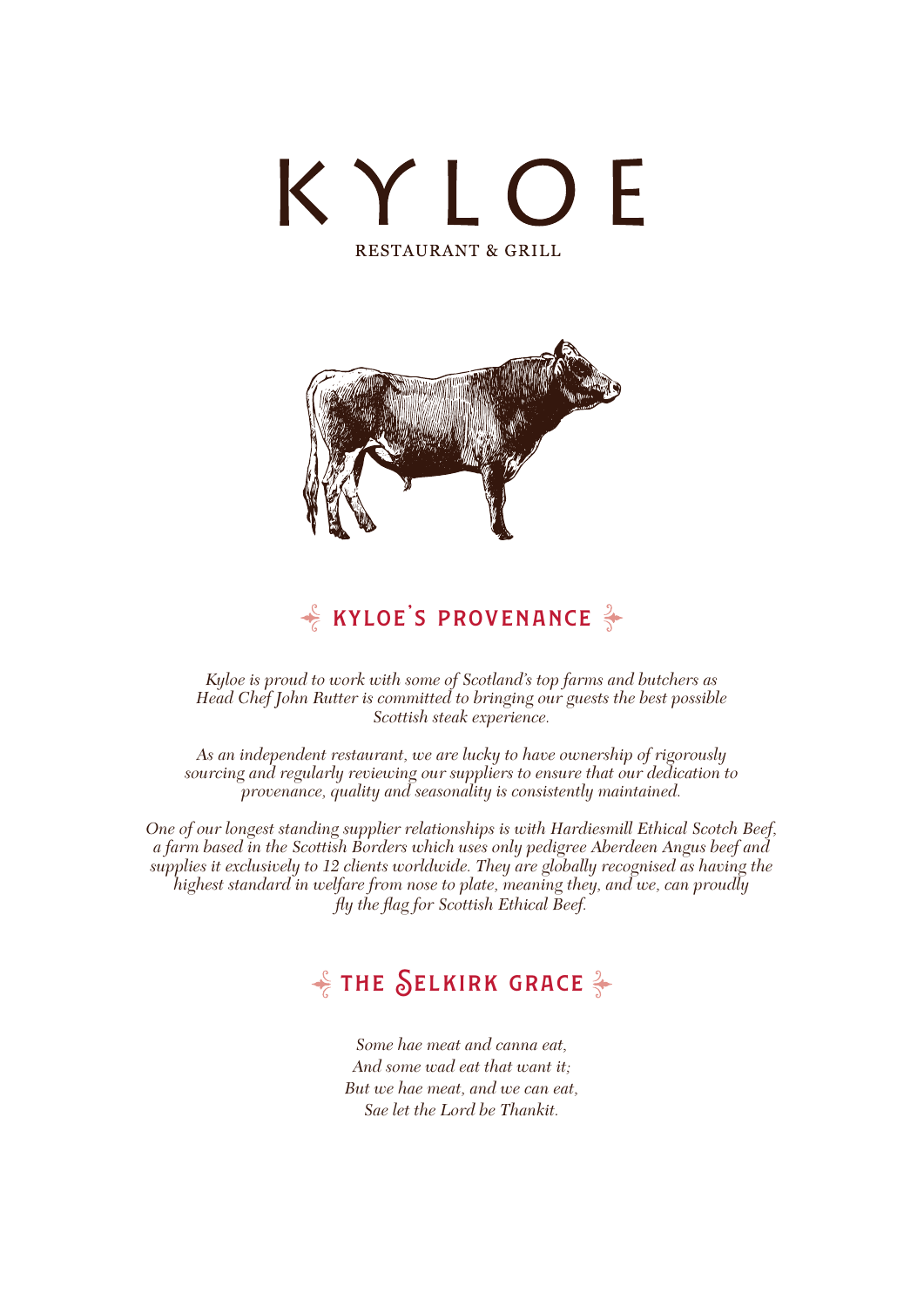#### IF YOU SUFFER FROM A FOOD ALLERGY OR INTOLERANCE, PLEASE LET YOUR SERVER KNOW UPON PLACING YOUR ORDER.

Every care is taken to avoid any cross-contamination when processing a specific allergen-free order. We do however work in a kitchen that processes allergenic ingredients and does not have a specific allergen-free zone.

> *A 10% service charge will automatically be applied to your bill. If you would prefer not to pay it, please let your server know and it will be removed.*

# $\frac{1}{6}$  STARTERS  $\frac{2}{3}$

## $L_{\odot}$ test

**For the ABLE**  $\sim$ O:'' $\ell$ 'O $\lt$ 

### **Isle of Gigha OYSTERS**

*Served* au naturel *with* shallot vinegar, lemon & tabasco*, or* crispy *with* tartare sauce & bloody mary shot

**½ dozen** 22

#### **East Coast Cured CHARCUTERIE**

*Tomato & golden raisin chutney, pickles, crackers*

- 13.5 -

### **PEA & MINT VELOUTÉ**

*Ricotta dumplings, homemade rye loaf, Edinburgh butter* - 9 -

# **BRAISED Hardiesmill BEEF SHIN & HAGGIS**

*Yorkshire pudding, garlic & parsley crust, red wine jus* - 12 -

### **TEMPURA KING PRAWN**

**SCAMPI** *Tartare relish, samphire, sea herbs* - 12 -

#### **CRAYFISH, CRAB & BROWN SHRIMP COCKTAIL**

*Little gem, cucumber, avocado, samphire* - 12 -

#### **Shetland MUSSELS**

*Tomato & garlic ragu, white wine, fine herbs* **½ kg** 12.5

#### **HAND-DIVED SCALLOP EN CROÛTE**

*Café de Paris beurre blanc, confit leeks, seaweed*  $-12.5 -$ 

#### **WARM SCOTTISH SEAFOOD PLATTER**

*Toasted focaccia, garlic butter, saffron aioli, sea herbs*

- 70 -

#### **HERITAGE TOMATO TARTE FINE**

*Hardiesmill smoked cheese, chimichurri, basil*

- 10 -

### **SURF & TURF**

*Pan seared Highland Wagyu fillet, tempura lobster, brioche, truffle, Madeira jus*

- 30 -

# MAINS mains

#### **ROAST Borders LAMB RACK** *.............................................* <sup>24</sup> *Ratatouille, smoked almonds & red pepper romesco, hasselback potatoes,*

*rosemary jus*

| Shellfish bisque, steamed mussels, brown shrimp, white beans, samphire |  |
|------------------------------------------------------------------------|--|

| Wagyu 'nduja, confit onions, raclette, brioche bun, beef dripping chips |  |
|-------------------------------------------------------------------------|--|

| Potato purée, glazed onions, sugarsnaps, peas, red wine jus |  |
|-------------------------------------------------------------|--|

### **CAULIFLOWER, Anster CHEDDAR & PISTACHIO**

**GRATIN** VEGETARIAN *..................................................................* 19 *Summer truffle, broccoli, green onions, chilli & garlic dressing*



#### MONDAY TO THURSDAY 65 FOR TWO

Steak dinner for two with 2 sauces & 2 sides. Choose from:

**CHATEAUBRIAND** *475g* **SIRLOIN** *500g* **RIBEYE** *500g*